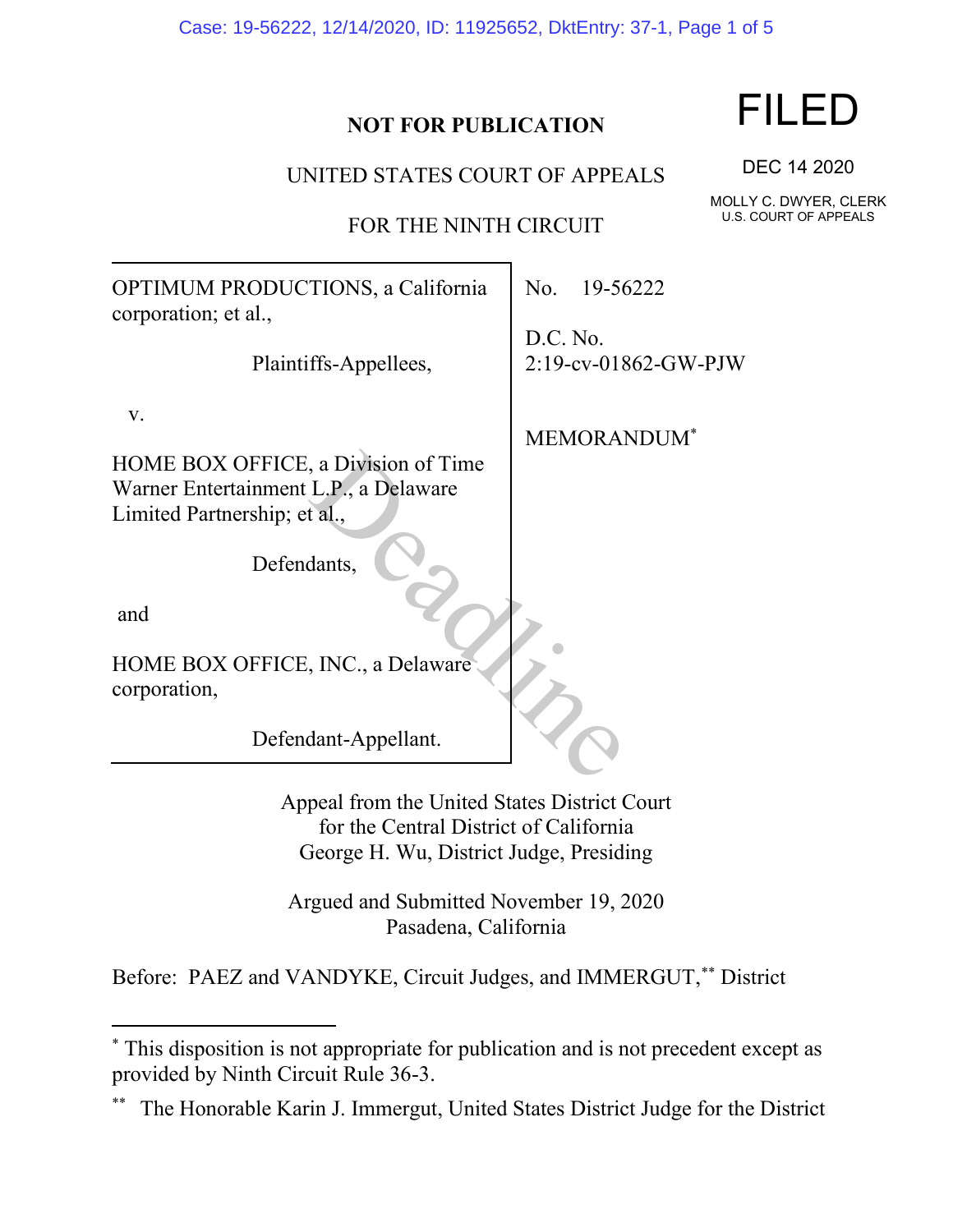Judge.

Home Box Office (HBO) appeals the district court's order compelling arbitration with Optimum Productions and the Estate of Michael Jackson (the Estate).<sup>1</sup> We have jurisdiction under 28 U.S.C. § 1291 and review "[t]he district court's decision to grant or deny a motion to compel arbitration … de novo." *Knutson v. Sirius XM Radio Inc.*, 771 F.3d 559, 564 (9th Cir. 2014) (citation omitted).

The "gateway" inquiry in reviewing a motion to compel arbitration requires us to determine "(1) whether there is an agreement to arbitrate between the parties; and (2) whether the agreement covers the dispute." *Brennan v. Opus Bank*, 796 F.3d 1125, 1130 (9th Cir. 2015). When analyzing the arbitration agreement, "as a matter of federal law, any doubts concerning the scope of arbitrable issues should be resolved in favor of arbitration, whether the problem at hand is the construction of the contract language itself or an allegation of waiver, delay, or a like defense to arbitrability." *Moses H. Cone Mem'l Hosp. v. Mercury Constr. Corp.*, 460 U.S. 1, 24–25 (1983) (discussing the Arbitration Act, 9 U.S.C. § 2). inquiry in reviewing a motion to con-<br>
hether there is an agreement to arbit<br>
reement covers the dispute." *Brennai*<br>
015). When analyzing the arbitration<br>
oubts concerning the scope of arbi-<br>
bitration, whether the proble

of Oregon, sitting by designation.

<sup>&</sup>lt;sup>1</sup> Because the parties are familiar with the facts, we discuss them only as necessary to resolve the issues presented in this appeal.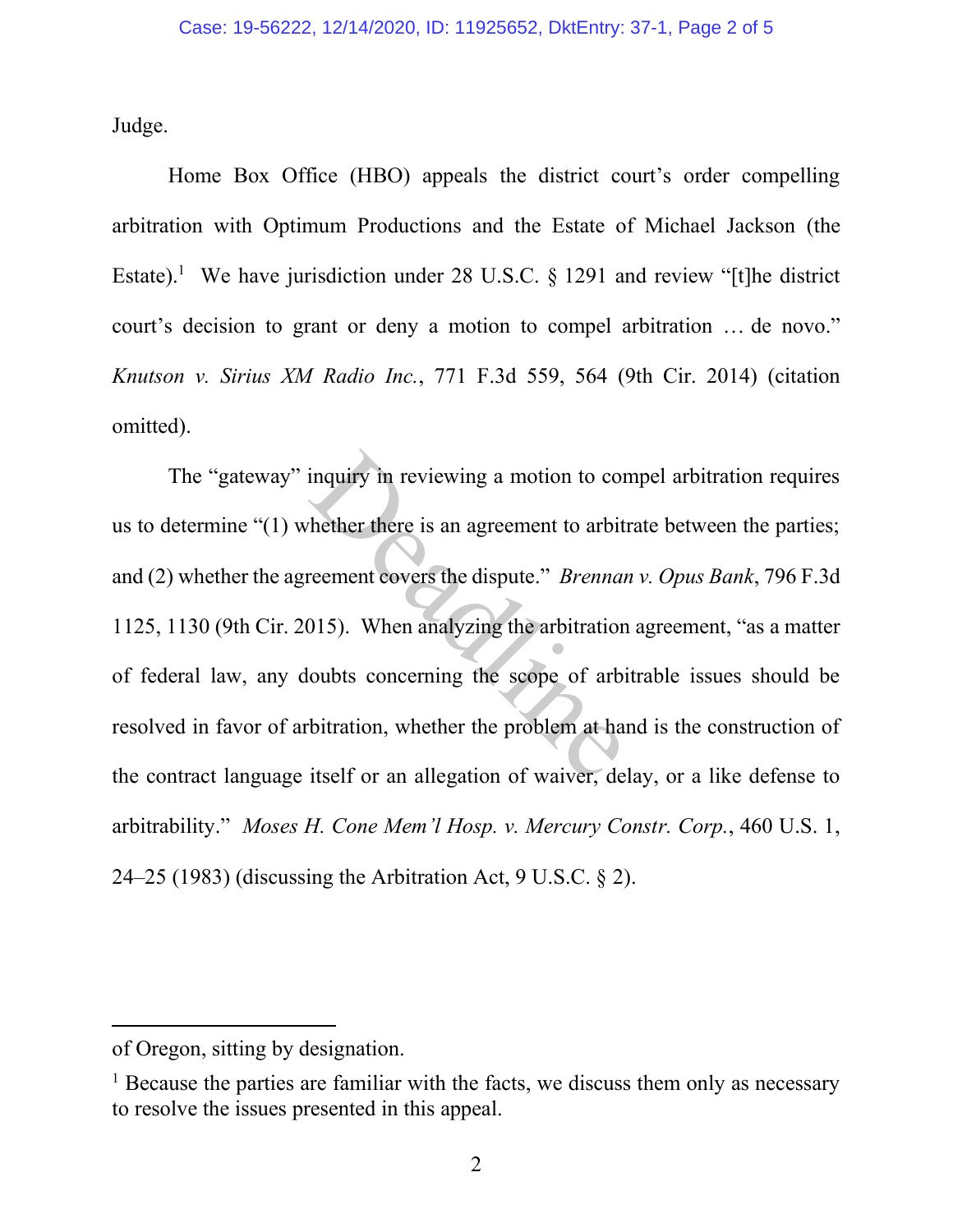## **I. A Valid Arbitration Agreement Exists.**

The parties do not dispute that the 1992 *Live in Bucharest* contract at issue was a product of mutual consent and included a broad arbitration provision. Attached and incorporated in this agreement were detailed and stringent Confidentiality Provisions explicitly restraining HBO "either during or after HBO's contact" with Jackson from disclosing "any information relating to … [the] personal life of" Jackson. As part of the Confidentiality Provisions, HBO agreed that it would not "make any disparaging remarks concerning" Jackson.

An arbitration clause can still bind the parties, even if the parties fully performed the contract years ago. *See Nolde Bros. v. Local No. 358, Bakery & Confectionary Workers Union*, 430 U.S. 243, 252 (1977) ("[T]he parties' obligations under their arbitration clause survive<sup>[]</sup> contract termination when the dispute [is] over an obligation arguably created by the expired agreement."). HBO does *not* dispute the *existence* of a valid agreement, the included arbitration provision, or the incorporated confidentiality provision, but rather the "continuing validity" of the agreement and the arbitration provision. Thus, a valid arbitration agreement exists. ging remarks concerning" Jackson.<br>
clause can still bind the parties, e<br>
st years ago. *See Nolde Bros. v. Los Union*, 430 U.S. 243, 252 (1977) ("<br>
clause survive[] contract termination<br>
guably created by the expired agree

## **II. The Arbitration Agreement Covers the Dispute.**

The Arbitration provision broadly states that "[a]ny dispute arising out of, in connection with or relating to this Agreement shall be submitted for binding and final arbitration." "Every court that has construed the phrase 'arising in connection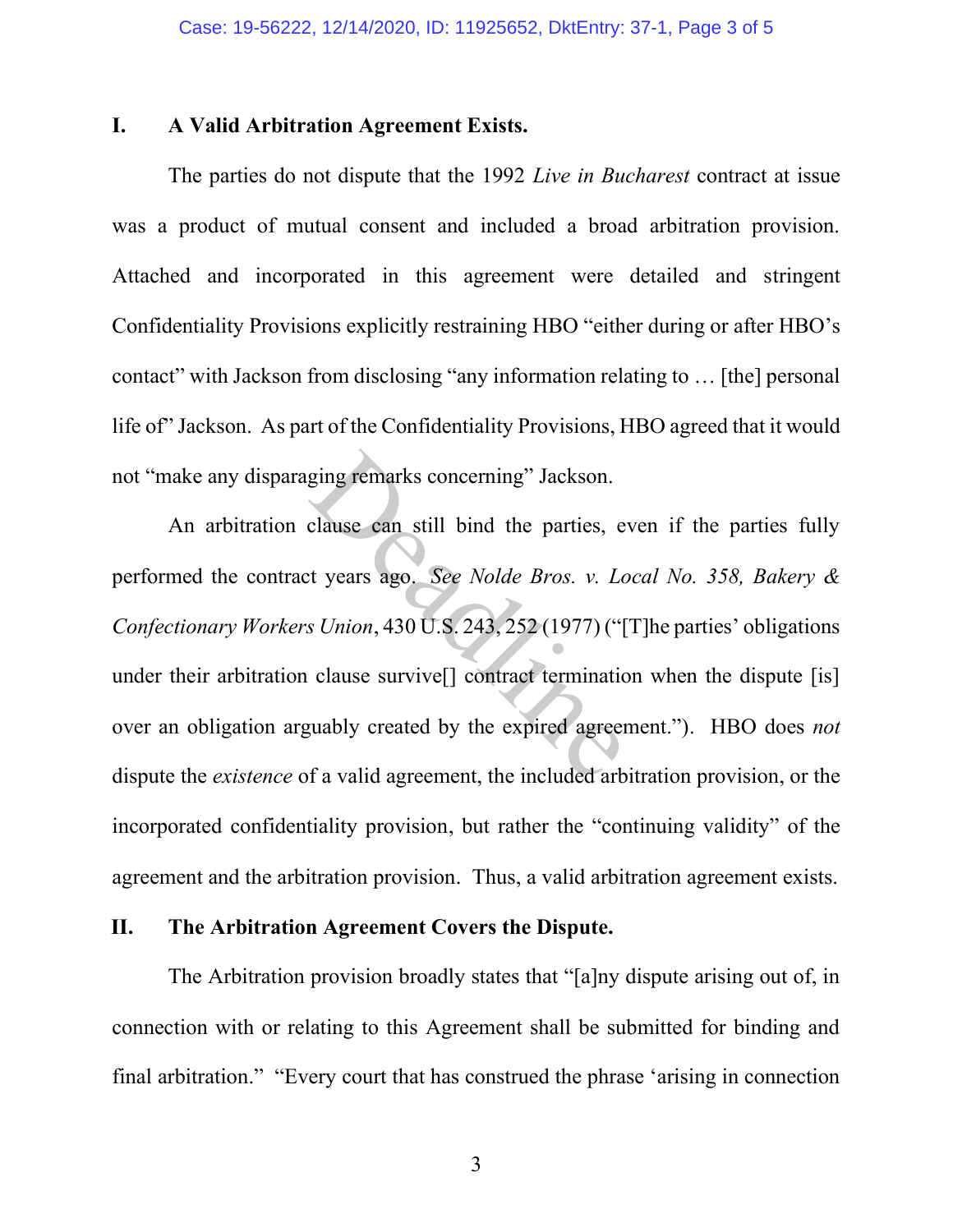#### Case: 19-56222, 12/14/2020, ID: 11925652, DktEntry: 37-1, Page 4 of 5

with' in an arbitration clause has interpreted that language broadly," and we "likewise conclude that the language 'arising in connection with' reaches every dispute between the parties having a significant relationship to the contract and all disputes having their origin or genesis in the contract." *Simula, Inc. v. Autoliv, Inc.*, 175 F.3d 716, 721 (9th Cir. 1999). Thus, "[t]o require arbitration, [the Estate's] factual allegations need only 'touch matters' covered by the contract." *Id.* (citation omitted).

The Estate contends that "HBO profited off the Dangerous World Tour by airing a 'documentary' that (falsely) claims that Jackson was abusing children on the same tour, using some of the same footage also used in *Live in Bucharest* to make those allegations." Because the "broad arbitration clause [here] applies to any disputes … arising out of the … agreement or involving its meaning or interpretation," the Estate's claims must be arbitrated. *Brotherhood of Teamsters & Auto Truck Drivers Local No. 70 v. Interstate Distrib. Co.*, 832 F.2d 507, 510 n.2 (9th Cir. 1987). ends that "HBO profited off the Da<br>that (falsely) claims that Jackson wa<br>c of the same footage also used in Li<br>decause the "broad arbitration claus<br>out of the ... agreement or inverse in the set of the ... agreement or inv

#### **III. Expiration of the Arbitration Agreement is for the Arbitrator.**

HBO contends the agreement is expired, but "where … the agreement contains a broad arbitration clause covering all disputes concerning the meaning of the terms and provisions of the agreement …. [d]isputes over expiration or termination must be submitted to arbitration." *Id.* at 510; *see also Nolde Bros*, 430

4